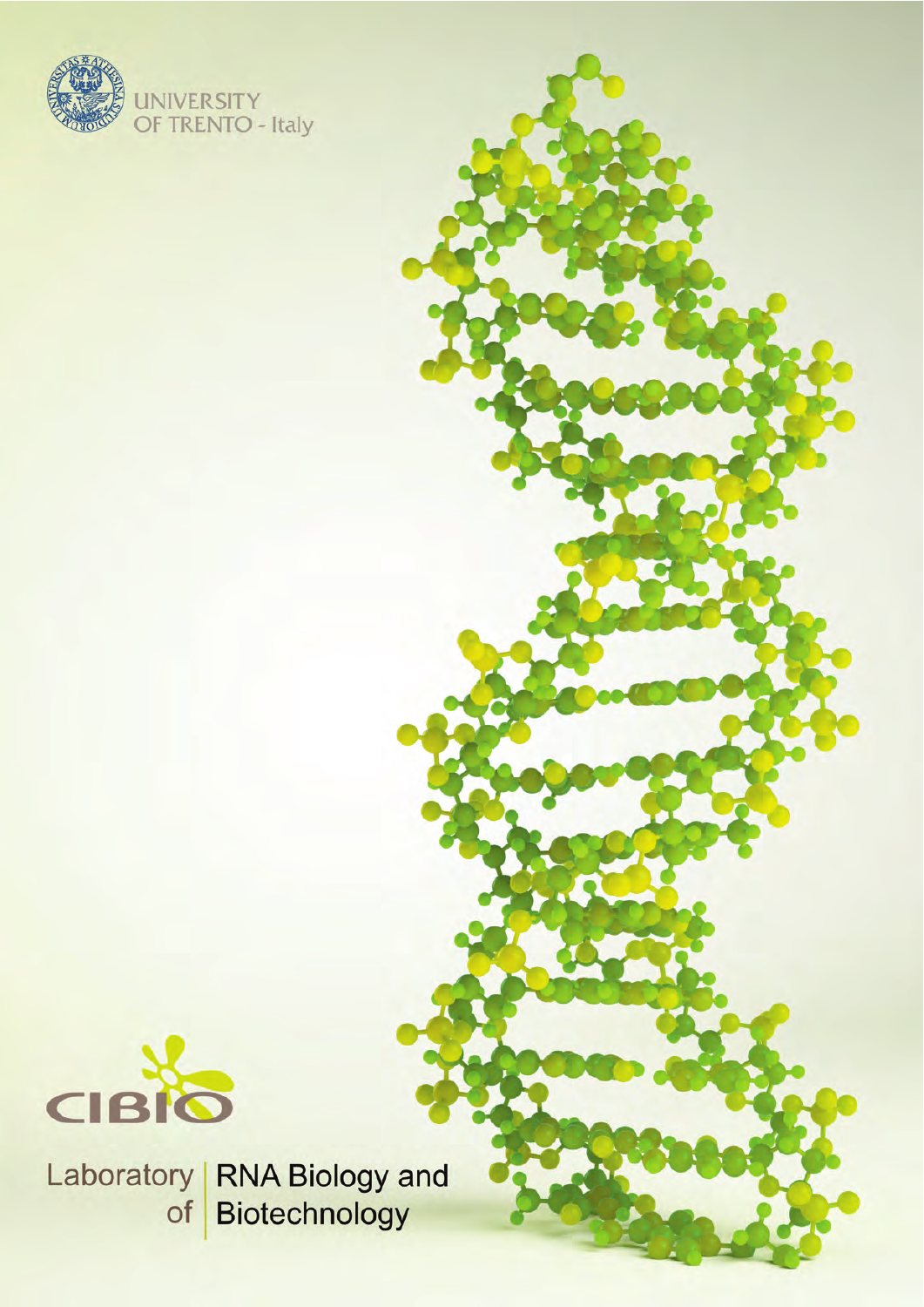## The RNA strategy

## **RNA as a tool and target in human disease diagnosis and therapy.**

The Laboratory of RNA Biology and Biotechnology at the Centre for Integrative Biology (CIBIO) of the University of Trento, Italy, is focusing on RNA to develop better diagnostic tools and therapeutics for a range of genetic diseases and cancers. The research projects developed in the laboratory also aim at unveiling new active roles for RNA molecules in the mechanisms underlying these diseases.

RNA impacts nearly every aspect of gene expression and it is now clear that a large portion of human genetic diseases are caused by mistakes in RNA metabolism. It has become progressively evident that RNA is not just a carrier of genetic information, but also a catalyst and a guide for sequence-specific recognition and processing of other RNA molecules.

The growing body of knowledge concerning RNAs is opening up exciting and unprecedented avenues for research: RNA molecules are today, at the same time, targets of therapeutic intervention, tools for functional studies and novel therapeutic molecules to treat human diseases 1.

Led by Dr Michela Alessandra Denti, the research in the RNA Biology and Biotechnology laboratory covers various diverse areas, and researchers focus on two main research interests.

1 Denti MA, Viero G, Provenzani A, Quattrone A, Macchi P (2013) mRNA fate: life and death of the mRNA in the cytoplasm. RNA Biol. 10:360-366.



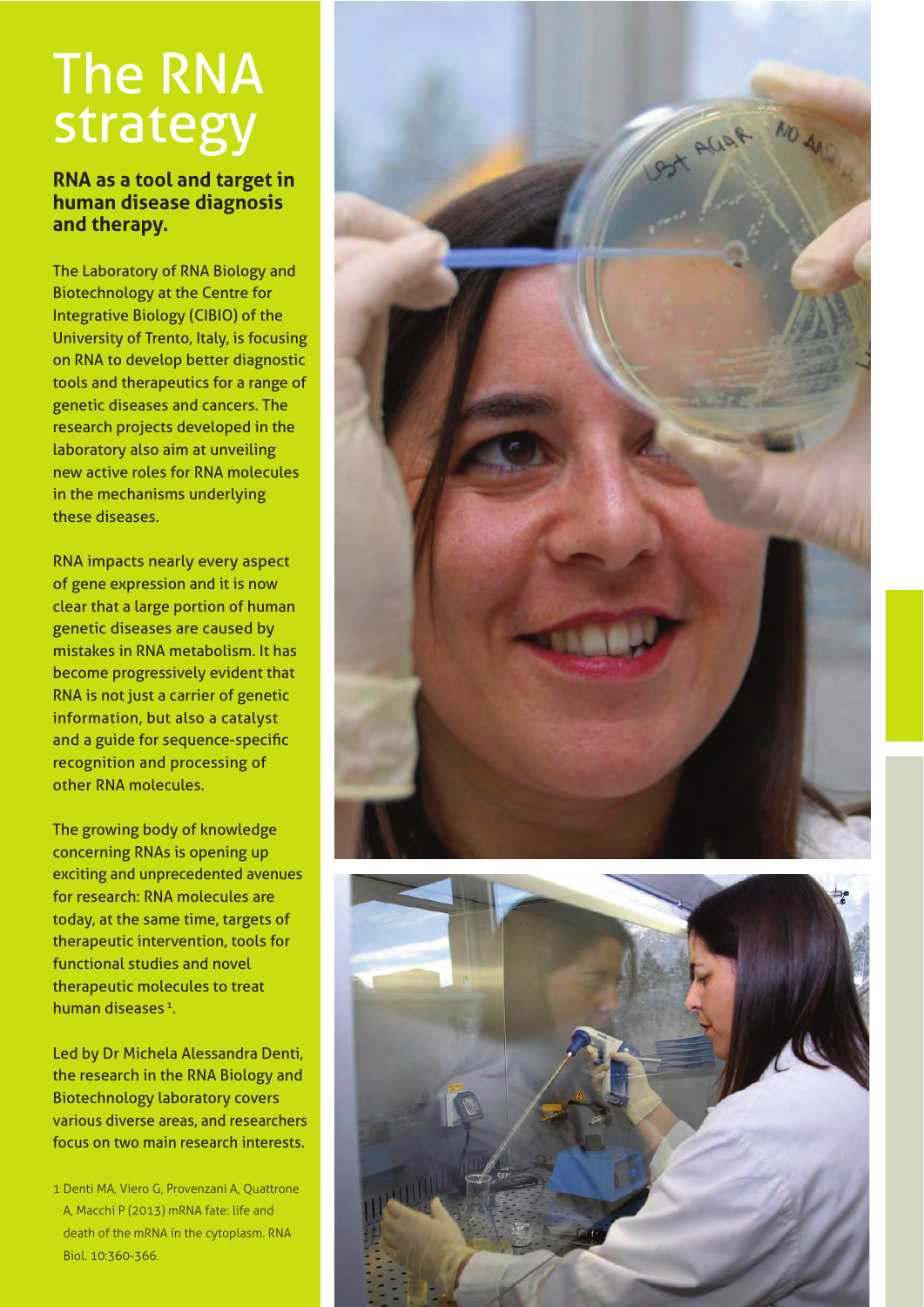

## Modulating RNA splicing as a cure for inherited diseases

The laboratory studies different ways of modulating 'RNA splicing', a process that all messenger RNAs (mRNAs) undergo in the cell. Several gene mutations, which cause different rare inherited diseases, affect the splicing of specific mRNAs. At variance with mainstream gene therapy approaches, which aim at replacing the mutated gene with a functional DNA copy of the gene itself, Denti and coworkers intend to correct the mRNA transcribed from the mutated gene, through an approach called "exon-skipping"<sup>(2, 3)</sup>. By introducing small RNA molecules, they mask the mRNA to the attack of the splicing machinery, inducing it to jump certain portions of the mRNA, thus restoring the correct message. The team predicts that exon-skipping holds a great deal of promise as a

potential cure for genetic diseases, and several clinical trials have supported the notion that the technique could one day become commonplace.

The group is carrying out studies to develop a cure for a rare neurodegenerative disease: FrontoTemporal Dementia with Parkinsonism linked to chromosome 17 (FTDP-17). FTDP-17 patients have single nucleotide mutations in the gene for protein *tau*, which induce the aberrant inclusion of an exon in *tau* mRNA, and ultimately cause the accumulation of this protein in neurons and consequently result in neuron's degeneration. Very recently, Denti and colleagues have been successful in inducing exon skipping and the correction of *tau* mRNA

through the use small RNA molecules in cells. They are now working to show the efficacy of the approach in an animal model of the disease.

They are also exploring the possibility to apply exon skipping to other genetic disorders, such as retinal dystrophies and metabolic diseases.

- 2 Siva K, Covello G, Denti MA (2014) "Exon-skipping antisense oligonucleotides to correct mis-splicing in neurogenetic diseases" Nucleic Acids Therapeutics. 24:69-86. doi:10.1089/nat.2013.0461.
- 3 Bacchi N, Casarosa S, Denti MA (2014) "Splicing-correcting therapeutic approaches for retinal dystrophies: where endogenous gene regulation and specificity matter." Invest Ophthalmol Visual Sci. in press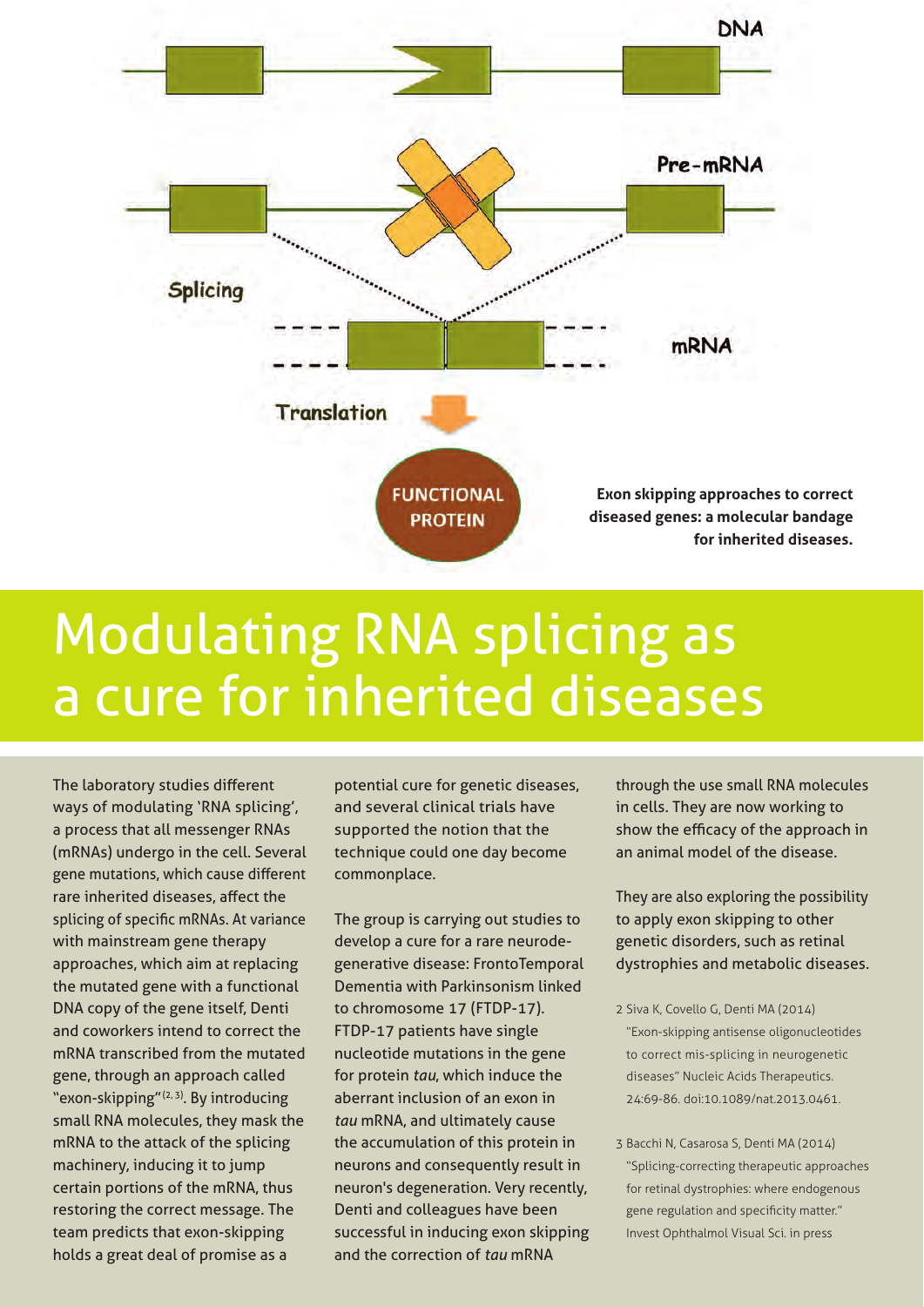## MicroRNAs as biomarkers of cancer, cardiac and neurodegenerative diseases

A second line of research is aimed at studying some very small RNA molecules called microRNAs (miRNAs) that have only recently been discovered. Due to their size these RNA molecules were overlooked for a long time, but it has become clear in the last decade that thousands of them are encoded in the genomes of all organisms, and play a crucial role in cells, fine-tuning the production of proteins. The deregulation of miRNAs has been implicated in several diseases, and the laboratory is studying the potential for specific miRNA, to be used as a tool in the early and accurate diagnosis of cancers, cardiac diseases and neurodegenerative diseases.

Biomarkers able to stratify for the subtype of cancer, prognosticate the course of disease, or predict the response to treatment are in increasing demand. A perfect biomarker should have some important features: non-invasivity, specificity,

early detection, sensitivity and ease of translatability from model systems to humans.

Indeed in the last ten years, alteration of miRNA levels and/or correlation of miRNA expression with clinical parameters (such as disease progression or therapy response), have been shown in several cancers, indicating that miRNAs can serve as clinically relevant biomarkers.

The advantage of the use of miRNAs as biomarkers resides in the ease of their detection and in their extreme specificity. Furthermore, miRNAs are remarkably stable molecules that have been shown to be well preserved in formalin fixed, paraffin embedded bioptic tissues as well as in fresh snap-frozen specimens, unlike larger RNA molecules as mRNA. These tiny molecules are also preserved, detectable and quantifiable in the circulation and in other biofluids, such as urine, saliva, cerebro-spinal

fluid and amniotic fluid, and their concentration can reflect altered physiological conditions, representing new effective biomarkers.

The tiny size of these RNA molecules, originally contributing to their obscurity, turned out to be an advantage, when it came to their stability and the specificity of their detection.

In one project, the group focused on lung cancer, the leading cause of cancer mortality worldwide 4. As it is now possible to design therapies targeted towards specific forms of cancer, Denti and her colleagues were required to distinguish between squamous cell carcinomas (SCCs) and adenocarcinomas (ADCs). To do this, the researchers measured the quantities of miR-205 and miR-21 in cancer biopsies, and found that the results provided a useful marker for differentiating between SCCs and ADCs – an identification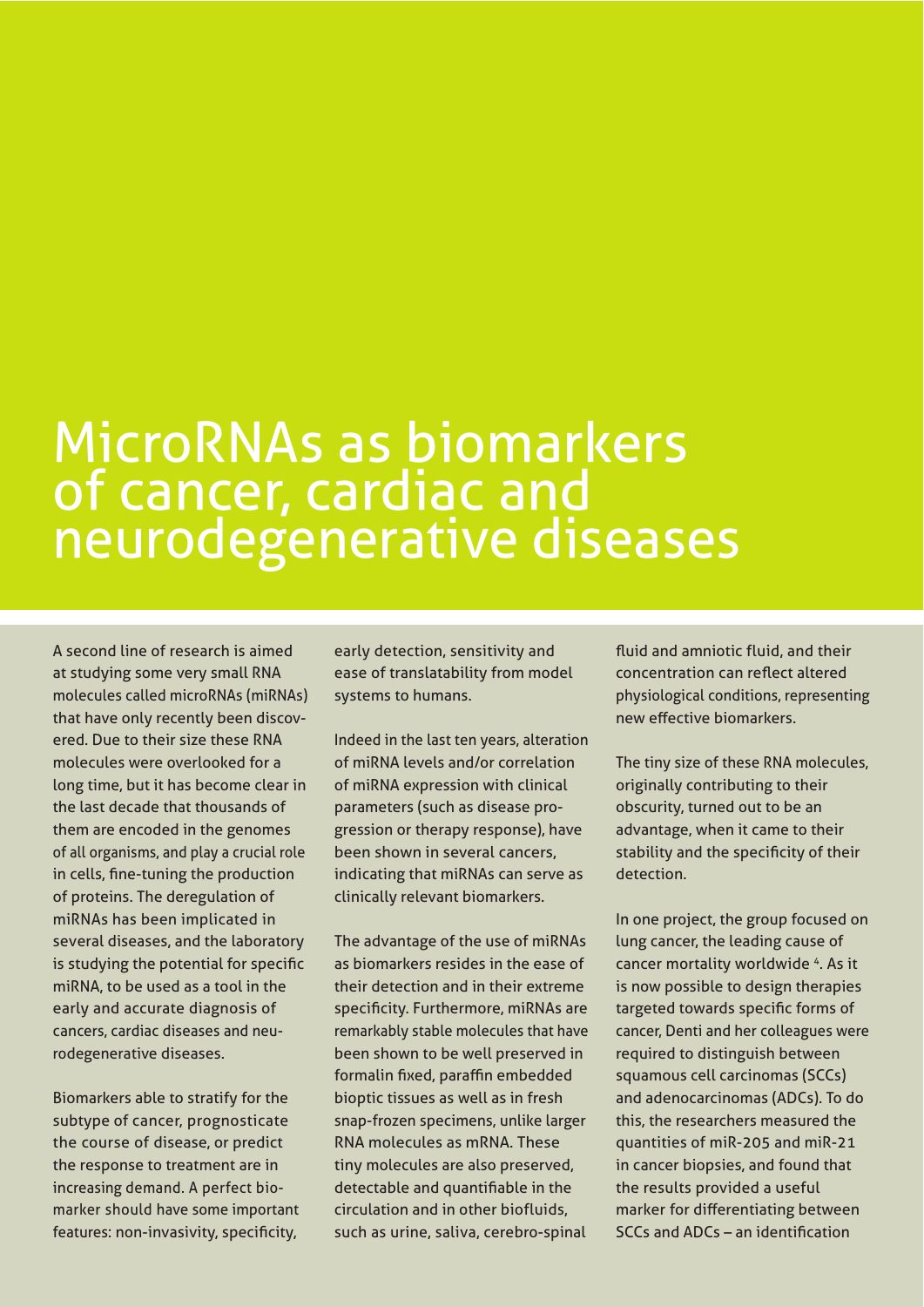

which is not always possible via traditional histochemical methods (5,6). Recently, the researchers have discovered that measuring other miRNAs could enable the differentiation between neuroendocrine tumours both from the other two lung tumour types, and amongst themselves.

In other projects, the group is actively pursuing the goal of identifying a miRNA signature from bioptic samples or plasma, that could aid in the diagnosis and prognosis of cardiac diseases or frontotemporal dementia.

The group is also working towards the identification of molecular mechanisms in which miRNAs play a key role, thus representing optimal targets for a therapeutic approach (7,8).

4 Del Vescovo V, Grasso M, Barbareschi M, Denti MA (2014) "microRNAs as lung cancer biomarkers." World Journal Clinical Oncology. in press

- 5 Barbareschi M, Cantaloni C, Del Vescovo V, Cavazza A, Monica V, Carella R, Rossi G, Morelli L, Cucino A, Silvestri M, Tirone G, Pelosi G, Graziano P, Papotti M, Dalla Palma P, Doglioni G, Denti MA (2011) "Heterogeneity of large cell carcinoma of the lung: an immunophenotypic and miRNA based analysis." Am. J. Clin. Pathol. 136:773-782.
- 6 Del Vescovo V, Cantaloni C, Cucino A, Girlando S, Silvestri M, Bragantini E, Fasanella S, Cuorvo LV, Dalla Palma P, Rossi G, Papotti M, Pelosi G, Graziano P, Cavazza A, Denti MA, Barbareschi M (2011) miR-205 expression levels in non-small cell lung cancer do not always distinguish adenocarcinomas from squamous cell carcinomas." Am. J. Surg. Pathol. 35:268-275
- 7 Bisio A, De Sanctis V, Del Vescovo V, Denti MA, Jegga AG, Inga A, Ciribilli Y (2013) Identification of new p53 target microRNAs by bioinformatics and functional analysis. BMC Cancer 13:552 doi:10.1186/1471- 2407-13-552

8 Del Vescovo V, Meier T, Inga A, Denti MA,

Borlak J (2013) A Cross-Platform Comparison of Affymetrix and Agilent Microarrays Reveals Discordant miRNA Expression in Lung Tumors of c-Raf Transgenic Mice. PLoS ONE 8(11): e78870. doi:10.1371/journal.pone.0078870



**Dr Michela Alessandra Denti Group Leader** Laboratory of RNA Biology and Biotechnology Centre for Integrative Biology University of Trento

denti@science.unitn.it

http://www.unitn.it/en/cibio/11886/lab oratory-rna-biology-and-biotechnology